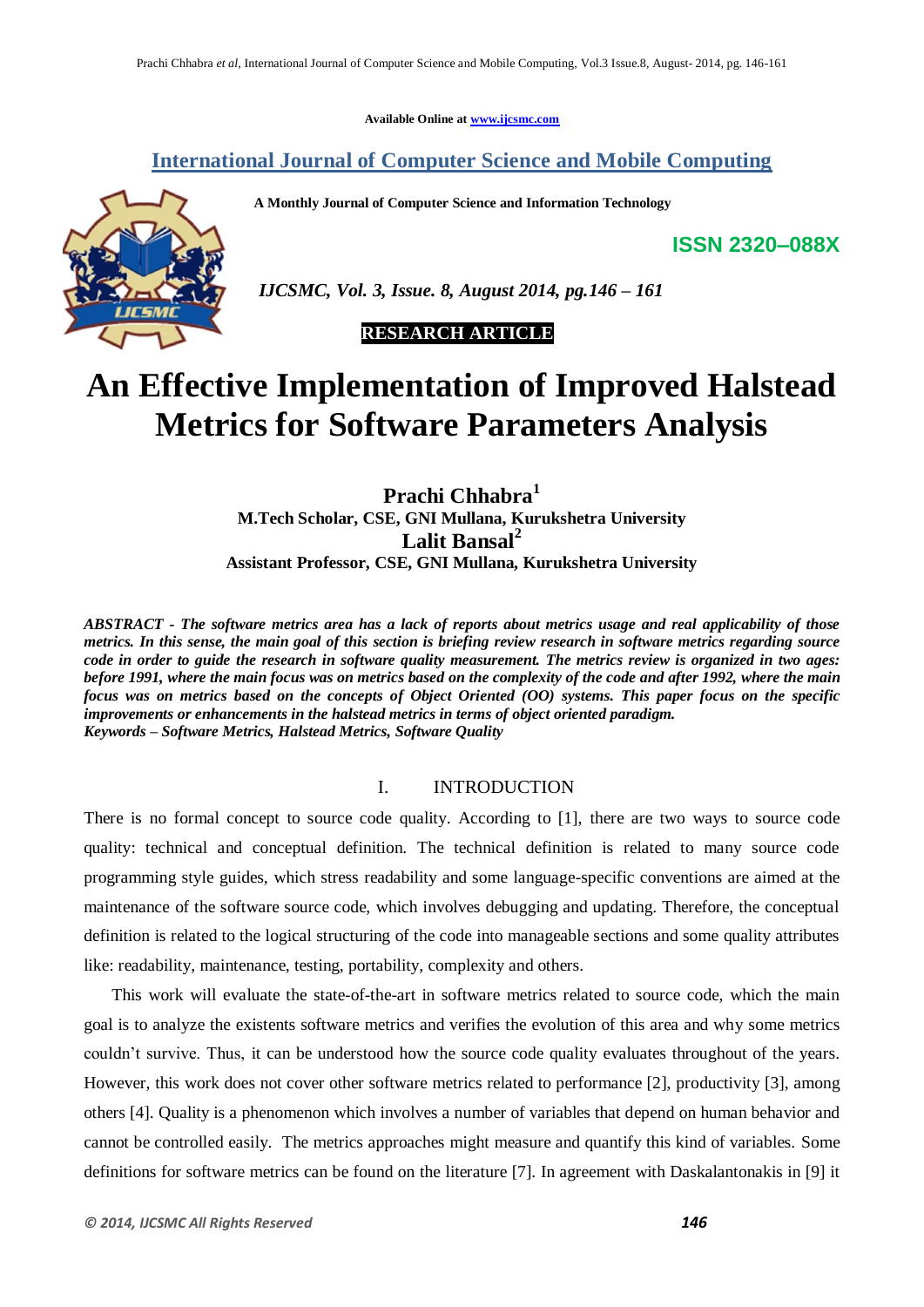is found the best motivation to measures, it is finding a numerical value for some software product attributes or software process attributes. Tshen, those values can be compared against each other and with standards applicable in an organization. Through these data could be draw conclusions about quality of the product or quality of the software process used. In the recent literature, a large number of measures have appeared for capturing software attributes in a quantitative way. However, few measures have survived and are really used on the industry. A number of problems are responsible for the metrics failure, some of them are identified in [10]. We select some of these problems to analyze the set of metrics presented on this survey. The main problems are:

- Metrics automation
- Metrics Validation

## II. METRICS VALIDATION

There are a number of problems related to theoretical and empirical validity of many measures [10], the most relevant of which are summarized next.

- Measurement goal, sometimes measurers aren't defined in an explicit and well-defined context.
- Experimental hypothesis, sometimes the measure doesn't have a explicit experimental hypothesis, e.g. what do you expect to learn from the analysis?
- Environment or context, the measure sometimes can be applied in an inappropriate context.
- Theoretical Validation, a reasonable theoretical validation of the measure is often not possible because the metrics attributes aren't well defined.
- Empirical validation, a large number of measures have never been subject to an empirical validation.

This set of problems about validation will be used for analysis. In next section a survey about software metrics presented by different researchers is discussed.

## III. HALSTEAD COMPLEXITY MEASURES

Such measures are software metrics introduced by Maurice Howard Halstead in 1977 as part of the treatise on establishing an empirical science of software development. Halstead makes the observation that metrics of the software should reflect the implementation or expression of algorithms in different languages, but be independent of their execution on a specific platform. These metrics are therefore computed statically from the code.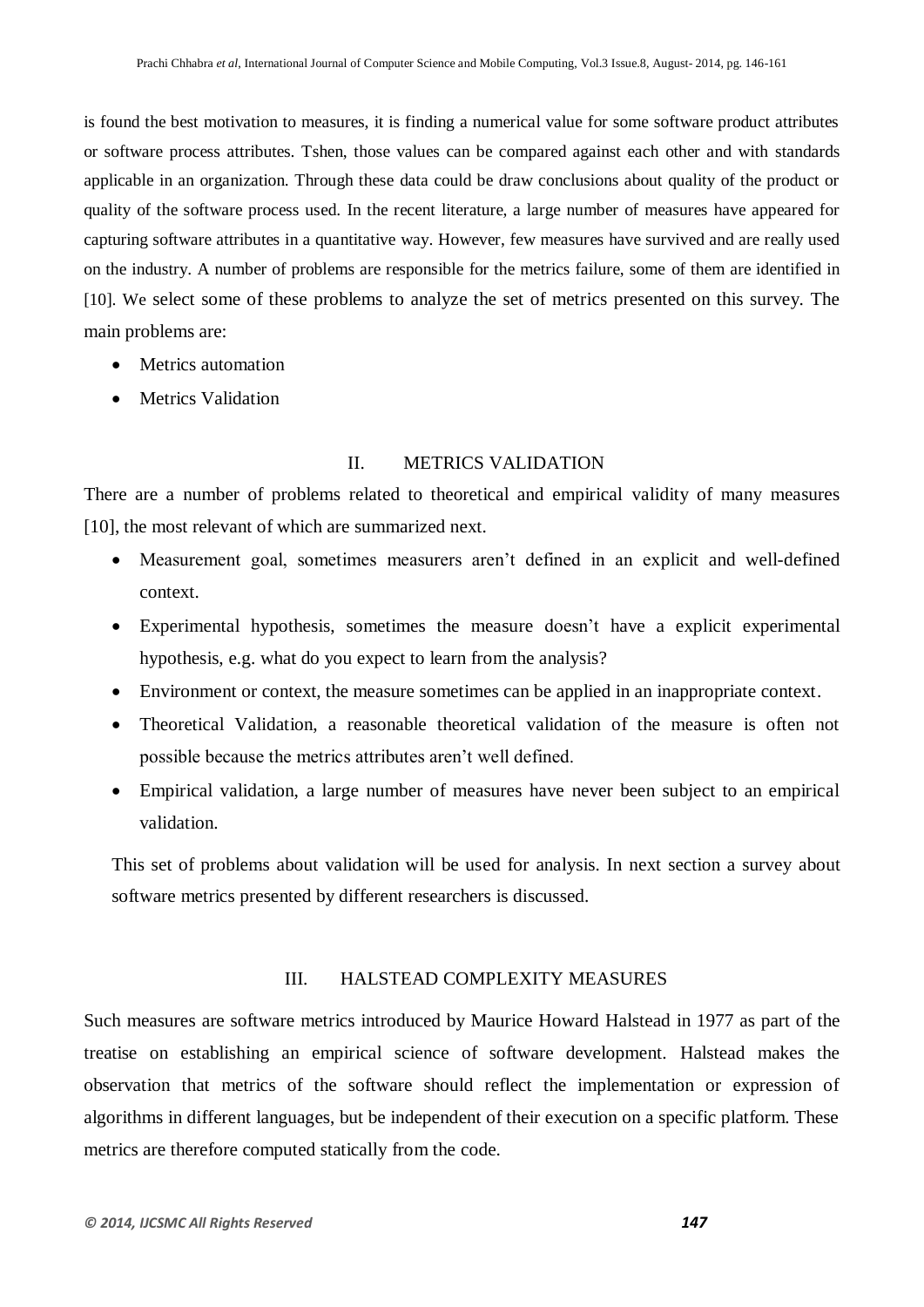#### A Program Length (N)

The program length (N) is the sum of the total number of operators and operands in the program:

$$
N1 = N1 + N2 \tag{1.1}
$$

### B Vocabulary Size (N)

The vocabulary size (n) is the sum of the number of unique operators and operands:

$$
n = n1 + n2 \tag{1.2}
$$

#### C Program Volume (V)

The program volume (V) is the information contents of the program, measured in mathematical bits. It is calculated as the program length times the 2-base logarithm of the vocabulary size (n) :

$$
V = N \times \log 2 \quad (n)
$$

#### D Difficulty Level (D)

The difficulty level or error proneness (D) of the program is proportional to the number of number of unique operators in the program D is also proportional to the ration between the total number of operands and the number of unique operands (i.e. if the same operands are used many times in the program, it is more prone to errors).

$$
D = (n1 \div 2) \times (N2 \div n2) \tag{1.4}
$$

#### E. Program Level (L)

The program level (L) is the inverse of the error proneness of the program. i.e. a low level program is more prone to errors than a high level program.

$$
L = 1/D \tag{1.5}
$$

F Effort To Implement (E)

The effort to implement (E) or understand a program is proportional to the volume and to the difficulty level of the program.

$$
E = V \times D \tag{1.6}
$$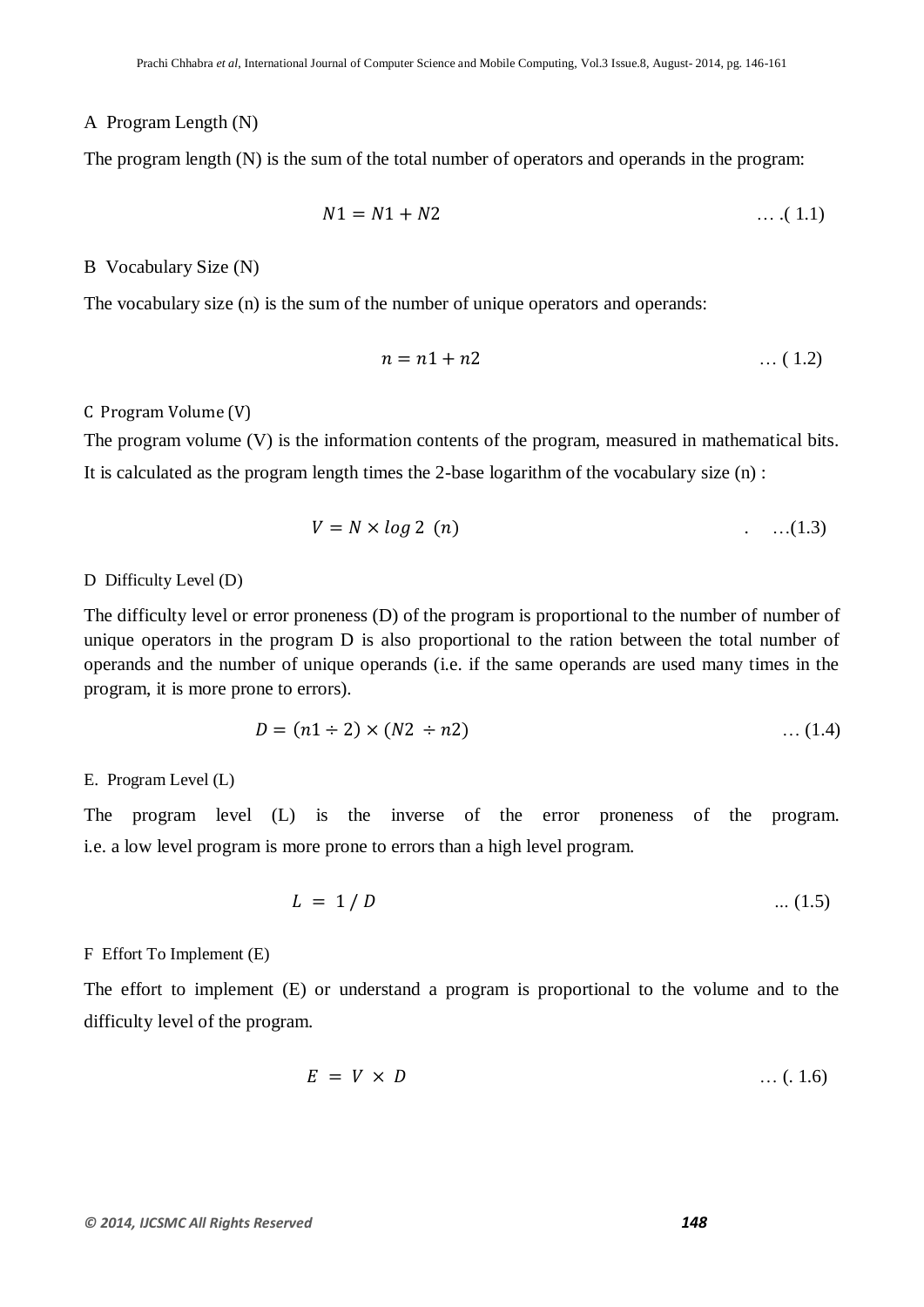#### G. Time To Implement (T)

The time to implement or understand a program (T) is proportional to the effort. Empirical experiments can be used for calibrating this quantity. Halstead has found that dividing the effort by 18 give an approximation for the *time in seconds*.

$$
T = E / 18 \tag{1.7}
$$

#### H. NUMBER OF DELIVERED BUGS (B)

The number of delivered bugs (B) correlates with the overall complexity of the software. Halstead gives the following formula for B:

$$
B = \left(E\frac{2}{3}\right) \div 3000 \tag{1.8}
$$

## IV. LITERATURE REVIEW

Sommerville [9] classifies metrics in two categories:

(i) Control Metrics generally associated with software process;

(ii) Predict Metrics, normally associated with software product.

In this work the focus is Predict Metrics, because the predict metrics measures the static and dynamic characteristics of the software [9]. According to [17] the first key metric used to measure programming productivity and effort was Lines of Code (LOC or KLOC for thousands of lines of code) metric. It still is used routinely as the basis for measuring programmer productivity.

Zuse and Fenton [21] agree that in the mid-1970, there was a need for more discriminating measures rather than only LOC measure, especially with the increasing diversity of programming languages. After all, a LOC in an assembly language is not comparable in effort, functionality, or complexity to a LOC in a high level language. Also, there are easy identify the main problems in this measure, Environment or context and Measurement goal, the ruler not specify what kind of context the metric can be used.

Nowadays, the LOC metric is implemented in many used metrics tools [12] and it can be used to calculate other metrics. The 1970's started with an explosion of interest in measures of software complexity. Many works about software complexity can be found in literature [23]. The most referenced program complexity metric is the Cyclomatic Complexity, v(G), [23]. The Cyclomatic Complexity is derived from a flow graph and is mathematically computed using graph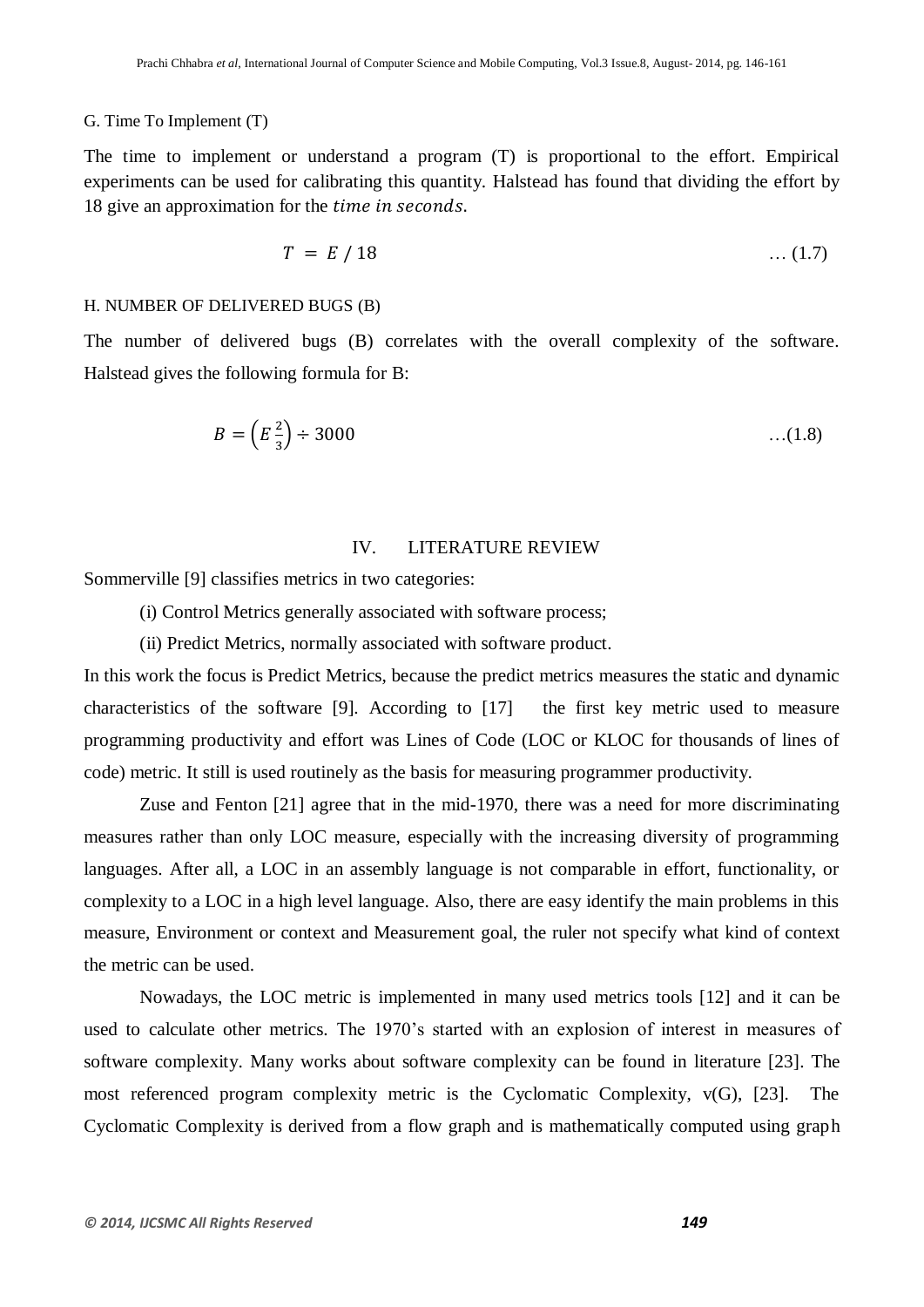theory (i.e. it is found by determining the number of decision statements in a program). The cyclomatic complexity can be applied in several areas including [27]

- Code development risk analysis, which measures code under development to assess inherent risk or risk buildup.
- Change risk analysis in maintenance, where code complexity tends to increase as it is maintained over time.
- Test Planning, mathematical analysis has shown that cyclomatic complexity gives the exact number of tests needed to test every decision point in a program for each outcome.

This measure is based upon the premise that software complexity is strongly related to various measurable properties of program code. Nowadays, this measure is strongly used for measure complexity in industry and academy, because it has a clear measurement goal, McCabe specify clearly what is complexity and how to quantify complexity using Cyclomatic Complexity metric. This metric measure complexity in a structural context, it is great because the measure is not dependent of technology or program language used. This metric have been implemented in many metrics tools [12] and it had been validated in many industrial works [24].

Another program complexity metric found on literature is Halstead metric [30], it was created in 1977 and it was determined by various calculations involving the number of operators and the number of operands in a program. Halstead metric [30] which is different of the McCabe metrics [23], because the McCabe metric determines code complexity based on the number of control paths created by the code and this one is based on mathematical relationships among the number of variables, the complexity of the code and the type of programming language statements. Nowadays, Halstead metric isn't used frequently, because in your measurement goals are clearly related to the program language used, it doesn't have a large validation by industrial works [24]. We find some tools implementing this metric [18].

In the age 1, before 1991, we identify few works in system design metrics area. Yin and Winchester, [31] created two metric groups called: primary metrics and secondary metrics. The primary metric are expressed through extracted values of the specification of design. These metrics are based on two design attributes: coupling and simplicity. These metrics have been used in some organizations [26] and all reports indicate their success in pinpointing error-prone areas in the design.The validation of this metric is poor, because this measure ignores the use of modules on the system design. Some researches obtained a high correlation between values of the metric and error counts, but only when the analyzed system has small number of modules. One aspect to note about this work is that it gave rise to the first reported example of a software tool used for design [32].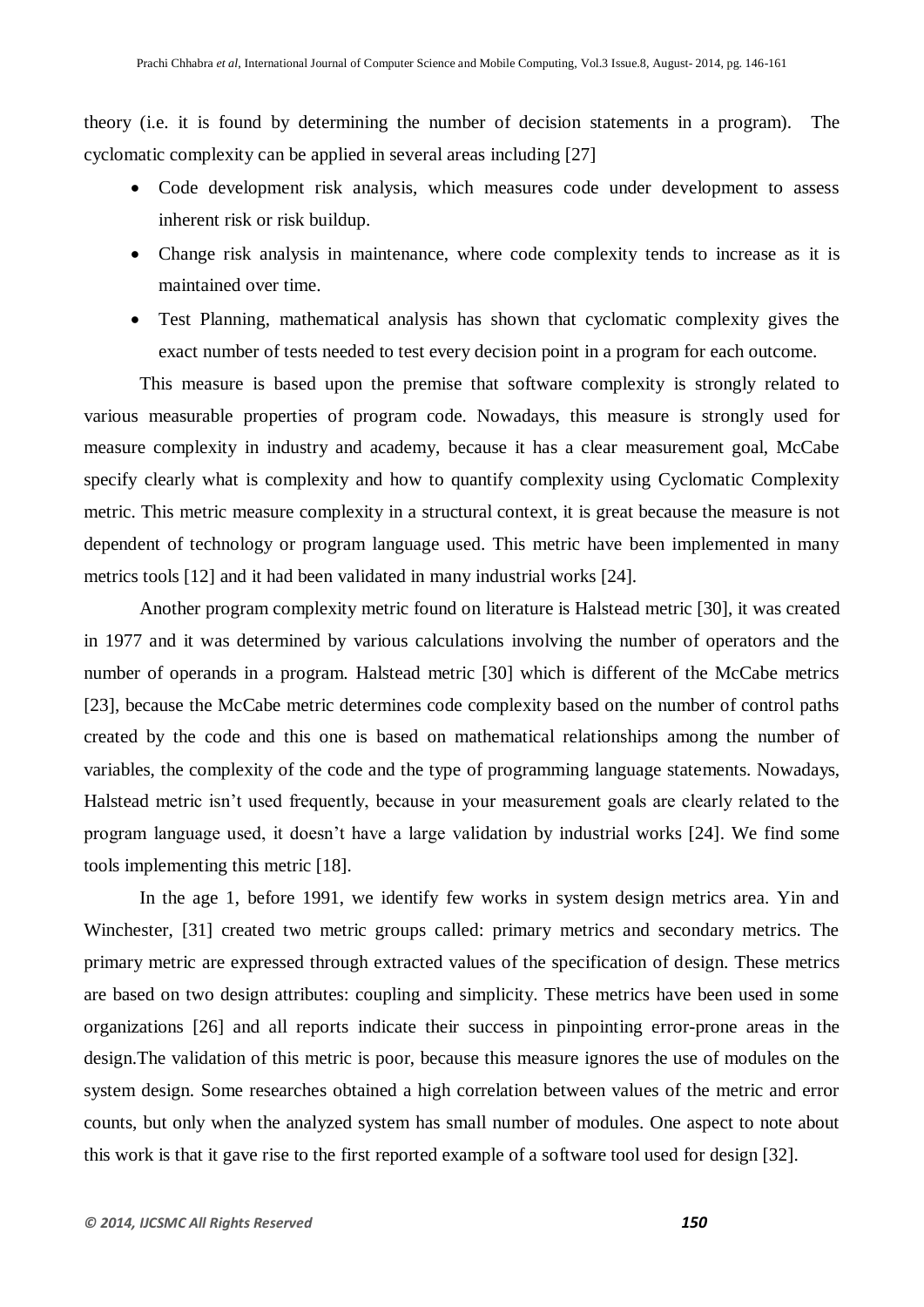Another complexity metric was defined by McClure [33]. This work focuses on the complexity associated with the control structures and control variables used to direct procedure invocation in a program. In this metric a small invocation complexity is assigned to a component which, for example, is invoked unconditionally by only one other component. A higher complexity is assigned to a component which is invoked conditionally and where the variables in the condition are modified by remote ancestors or descendents of the component. We don't find reports about tools that implements this metric and we found some researches about this metric application [24].

After sometime, Woodfield [36] publish another complexity system metric. He observes that a given component must be understood in each context where it is called by another component or affects a value used in another component. In each new context the given component must be reviewed. Due to the learning from previous reviews, each review takes less effort than the previous ones. Accordingly, a decreasing function is used to weight the complexity of each review. The total of all of these weights is the measure assigned to the component. Woodfield applied this measure successfully in a study of multiprocedure student programs. We don't find reports about tools that implements this metric. We found some reports about this metric application .

In 1981, Henry and Kafura [35] created another system complexity metric. Henry and Kafura´s metric determine the complexity of a procedure, which depends on two factors: the complexity of the procedure code and the complexity of the procedure's connections to its environment. Henry and Kafura´s approach is more detailed than Yin and Winchester, [31] metric, because it observes all information flow rather than just flow across level boundaries. It has another major advantage in that this information flow method can be completely automated.

However, some definitions, like flows definition and modules definition, are confusing. Consequently different researches have interpreted the metric in different ways thus disturb the comparison of results [24]. According to [10] another problem in Henry and Kafura´s approach is the validation, because the algebraic expression on the metric definition is seems arbitrary and the application of parametric tests to data which is skewed is questionable. We don't find metrics tools implementing this metric. The first suites of OO design metrics was proposed by Chidamber and Kemerer [36], which proposed six class-based design metrics for OO system (CK Metrics). However, the CK metrics can be used to analyse coupling, cohesion and complexity very well, but the CK metrics suffer from unclear definition and a failure to capture OO specifics attributes. The attributes of data-hiding, polymorphism and abstraction not measured all and the attributes of inheritance and encapsulation are only partially measured.

The CK metrics are the most referenced [37] and most commercial metrics collection tools available at the time of writing also collect these metrics [12]. The CK metrics validation catch our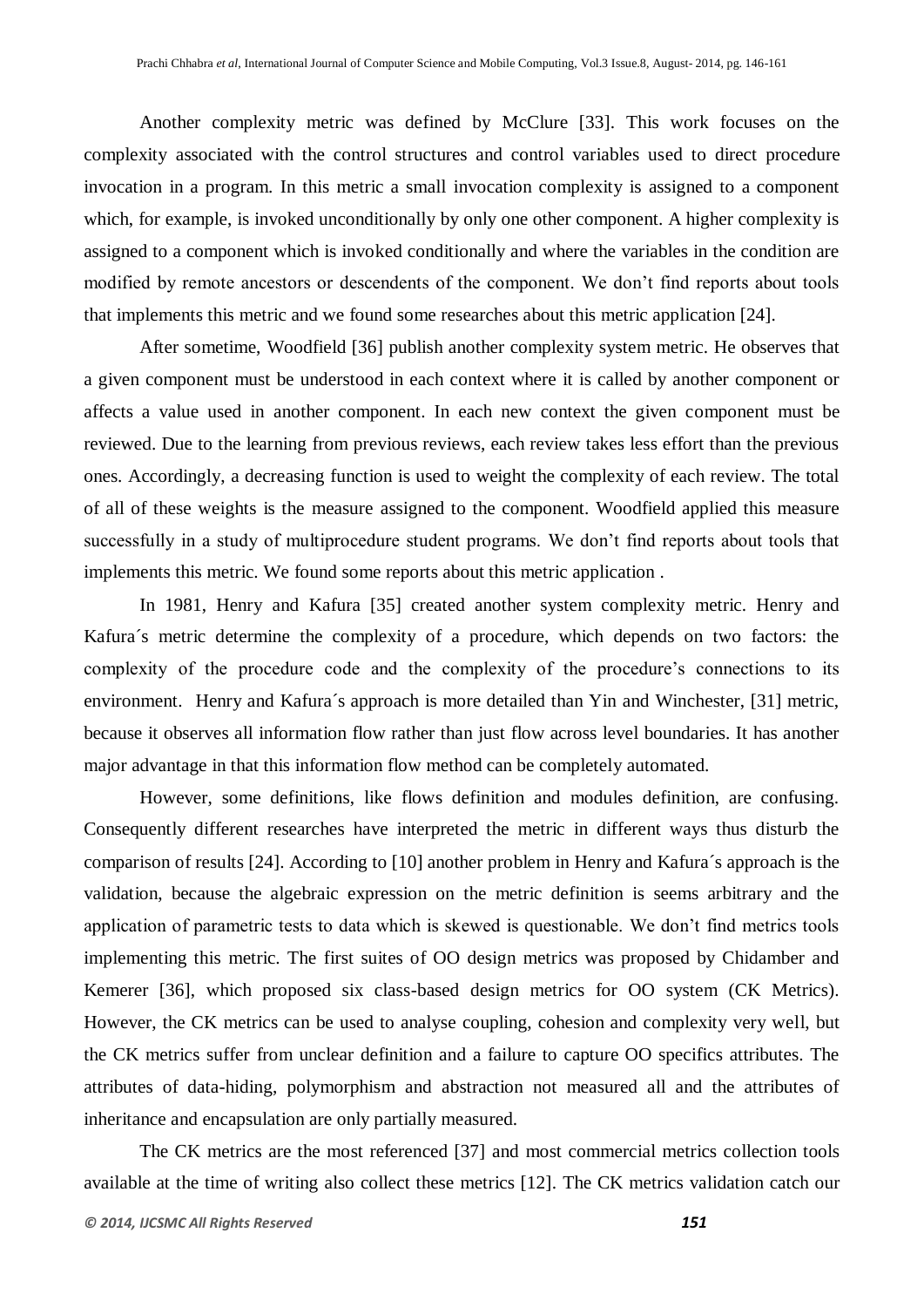attention because is a complete work if we compare to other metrics. We could find researches in industry and academy [39][40][41], using many programmer languages.

Sometimes ago, Lorenz and Kidd created a set of OO design metrics [38]. They divided the classes-based metric in 4 categories [8]: size, inheritance, internals and externals. Size-oriented metrics for the OO classes focus on counts of attributes and operations. Inheritance-based metrics focus on the manner in which operations are reused in hierarchy class. Metric for internal class look at cohesion and code-oriented issues, and the external metrics examine coupling and reuses. Probably CK metrics [36] are more known and complete then Lorenz and Kidd metrics [42] because include more OO attributes in its analysis. To our knowledge no worked related to the theoretical validation of this metric has been published. According to [13], a tool called OO Metric was developed to collect these metrics, applied to code written in Smalltalk and C++.

It was defined to measure the use of OO design mechanisms such as inheritance metrics, information hiding, polymorphism and the consequent relation with software quality and development productivity [43]. The validation for this set of metrics is questionable for Polymorphism Factor metric (PF), because it is not valid, in a system without inheritance the value of PF is not defined, being discontinuous. The MOODKIT is a tool for metrics extraction from source code, which supports the collection for C++, Smalltalk and Eiffel code [14].

The metrics are the measurement of the coupling between classes [44]. Their empirical validation conclude that if one intends to built quality models of OO design, coupling will very likely be an important structural dimension to consider. We could find a tool for this for metrics extraction. The research in software metrics continue intense in 90´s decade. Some other OO metrics were created like [45][46], many works analyzing the metrics and about validating metrics were published. The software metrics scenario, after 2000, present little reports about new metrics. The proposed metric in [46] is not based in the classical metrics framework. The Chatzigeorgiou´s work is innovative because apply a web algorithmic from verify the relation between design classes and not use the traditional and existents metrics. Chatzigeorgiou validate your metric comparing it with classics OO software metrics. In the first analysis was verified the ability to account for the significance of the related classes and the ability to consider both incoming and outgoing flows of messages. The Lorenz and Kidd [38] these metrics not fulfilled to the ability to account for the significance of the related classes, but, although it fulfils ability to consider both incoming and outgoing flows of messages.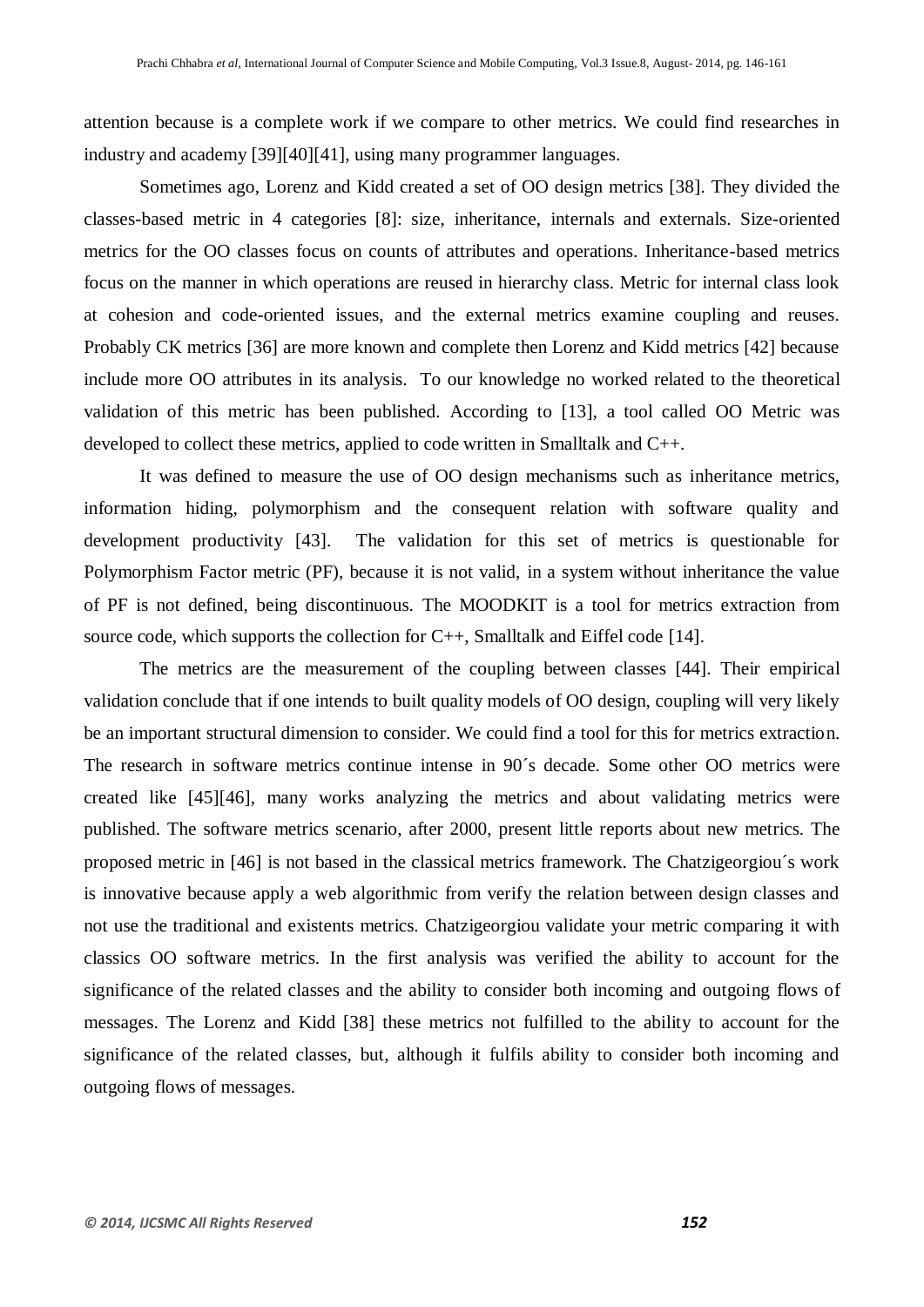## V. Research Methodology

The existing Halstead Metrics can be improved by devising new parameters for measurement of the metrics. There are numerous imitations of existing Halstead Metrics. The difficulties to differentiate operands and operators were a major problem in Halsted's model. This work explains that code complexity increases as volume increases without specifying which value of program level makes the program complex. And another issue in this technique is that Halstead method not capable of measuring the structure of a code, inheritance, interactions between modules. As it is difficult to estimate, the information will be needed to calculate the mentioned metrics (lines of code- number of operands/operators) early in the analysis and design phases these metrics are calculated after the implementation level which makes this kind of metrics not suitable for our objectives. Moreover, it is not possible to consider these metrics as a measure of complexity at all. A function with negligible length and contains many nesting loops can be more complex than a large function without conditional statements.

- A Proposed and Implemented Objectives
- 1. To study various software metrics for analysis of features and parameters of programs.
- 2. To investigate various software metrics for software complexity.
- 3. To analyze Halstead's metrics specifically for attributes measurement of software.
- 4. To propose a new model and measurement class that should be added in the Halstead's metrics.
- 5. To implement the proposed class or parameter in a suitable tool for results analysis.
- 6. To implement the classical approach as well as proposed approach using simulation tool.
- 7. To perform a comparative analysis between classical and proposed approach in terms of graphs and tables.

We have developed a web based simulator that read a source code. After reading the code, the software analyzes the lines of code based on various factors and parameters specified in the Halstead Metrics.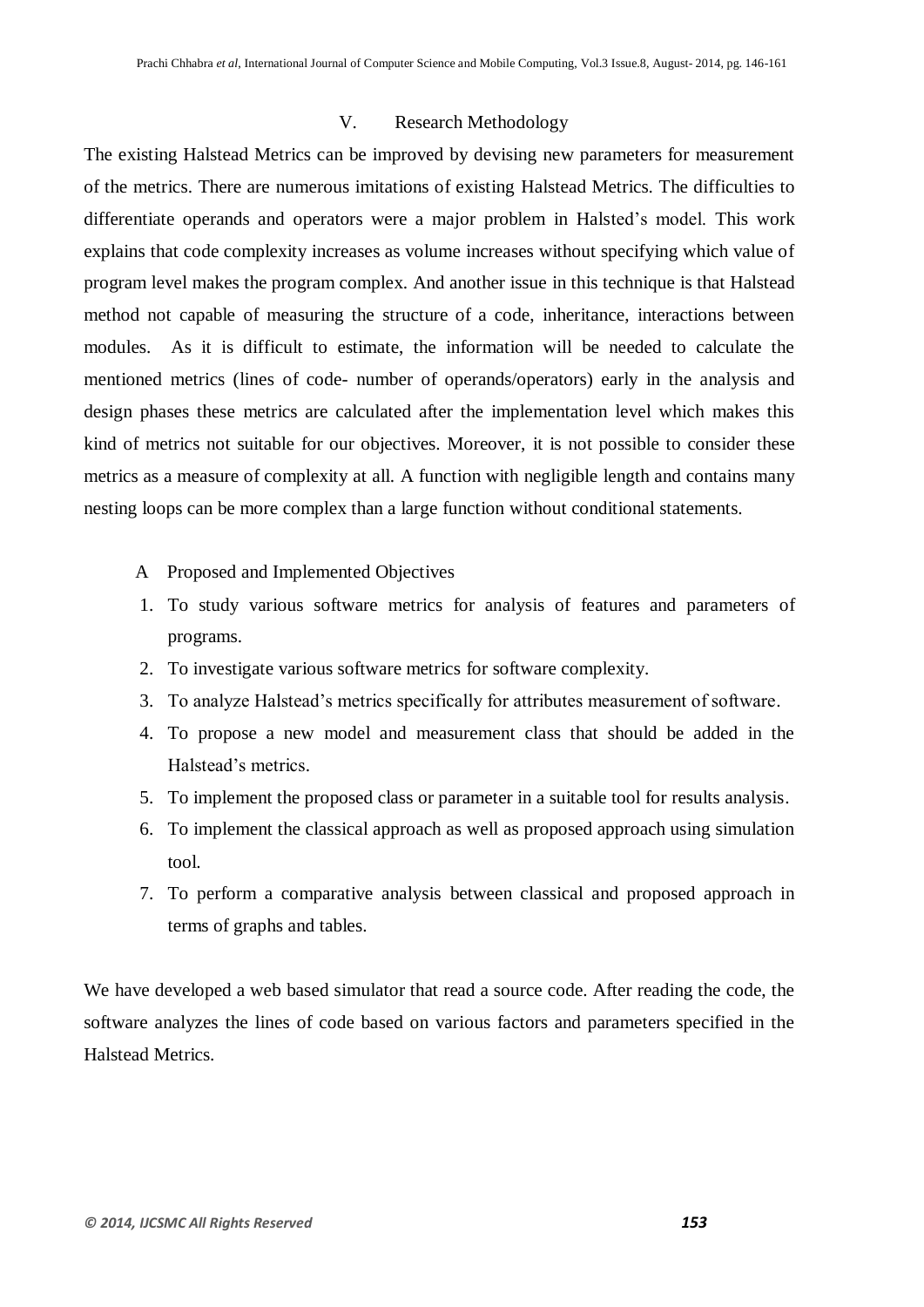### **Implementation: Improved Halstead Software Metrics**

Your C++ / Java File for Deep Investigation : Browse\_ No file selected.

## Submit



# OUTPUT FETCHED Stats Object ( total distinct operators  $\Rightarrow$  6 total operators  $\Rightarrow$  10 total distinct unique operands variables constants  $\Rightarrow$  4 total number of operands variables constants  $\Rightarrow$  10 total number of struct used  $\Rightarrow$  0 total number of classes  $\Rightarrow$  0 total number of constructors destructors  $\Rightarrow$  0 total lines of code  $\Rightarrow$  21 total comment lines  $\Rightarrow$  5 total friend functions  $\Rightarrow$  0 total virtual functions  $\Rightarrow$  0 total file pointers  $\Rightarrow$  0

)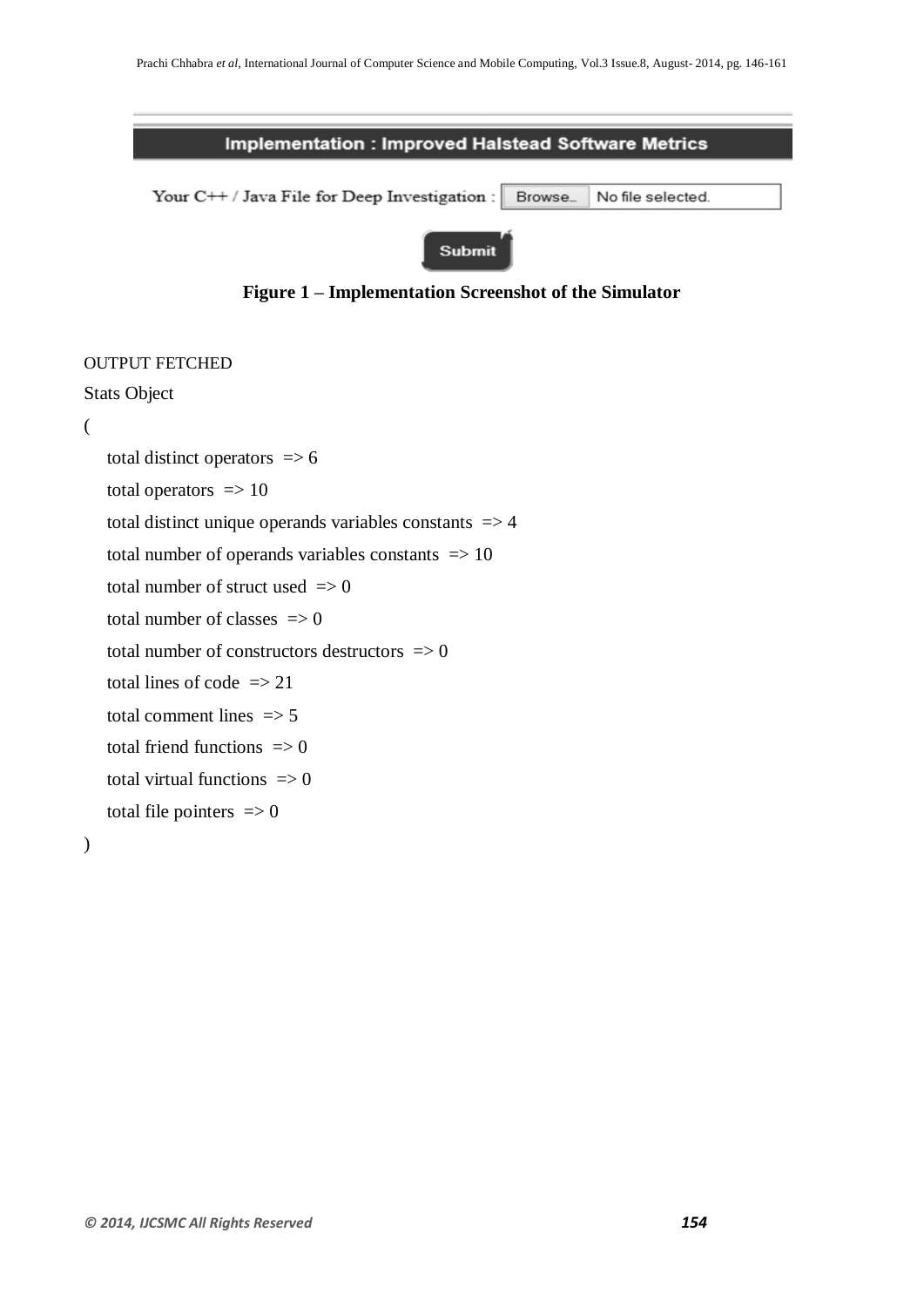Proposed Approach : Halstead Software Metrics

Program Vocabulary (n)  $\Rightarrow$  23

Program Length  $(N) = > 45$ Program Difficulty (D) =  $> 17.5$ Calculated Program Length (N) =  $> 234.4125953201$ Volume (V) = > 342.23523 Effort (E)=> 411.235253

Execution Time Proposed Approach (Microseconds) : 0.002324343

Classical Approach : Halstead Software Metrics Program Vocabulary (n)  $\Rightarrow$  22 Program Length  $(N)$  => 12 Program Difficulty (D) =  $> 21.5$ Calculated Program Length  $(N)$  => 18.729055953201 Volume (V) =  $> 21.9162238128$ Effort (E)=> 324.74867143841

Execution Time Classical Approach (Microseconds) : 0.023523532

# VI. RESULT ANALYSIS

We have executed different types of source code of C++ and Java to test and measure the complexity parameters. The execution time of the proposed and classical approach is measured so that the empirical comparison can be done.

| <b>Attempt ID</b> | <b>Classical Approach</b> | <b>Proposed Approach</b> |
|-------------------|---------------------------|--------------------------|
|                   | 1.00519800186             | 0.200445890427           |
| $\mathcal{D}$     | 1.00735902786             | 0.37758398056            |
| 3                 | 1.00400495529             | 0.0761110782623          |
| 4                 | 1.0077021122              | 0.00262784957886         |
| 5                 | 1.47337388992             | 0.0465440750122          |
| 6                 | 1.01530909538             | 0.0499310493469          |

Table 1.IMPLEMENTATION / SIMULATION SCENARIO – 1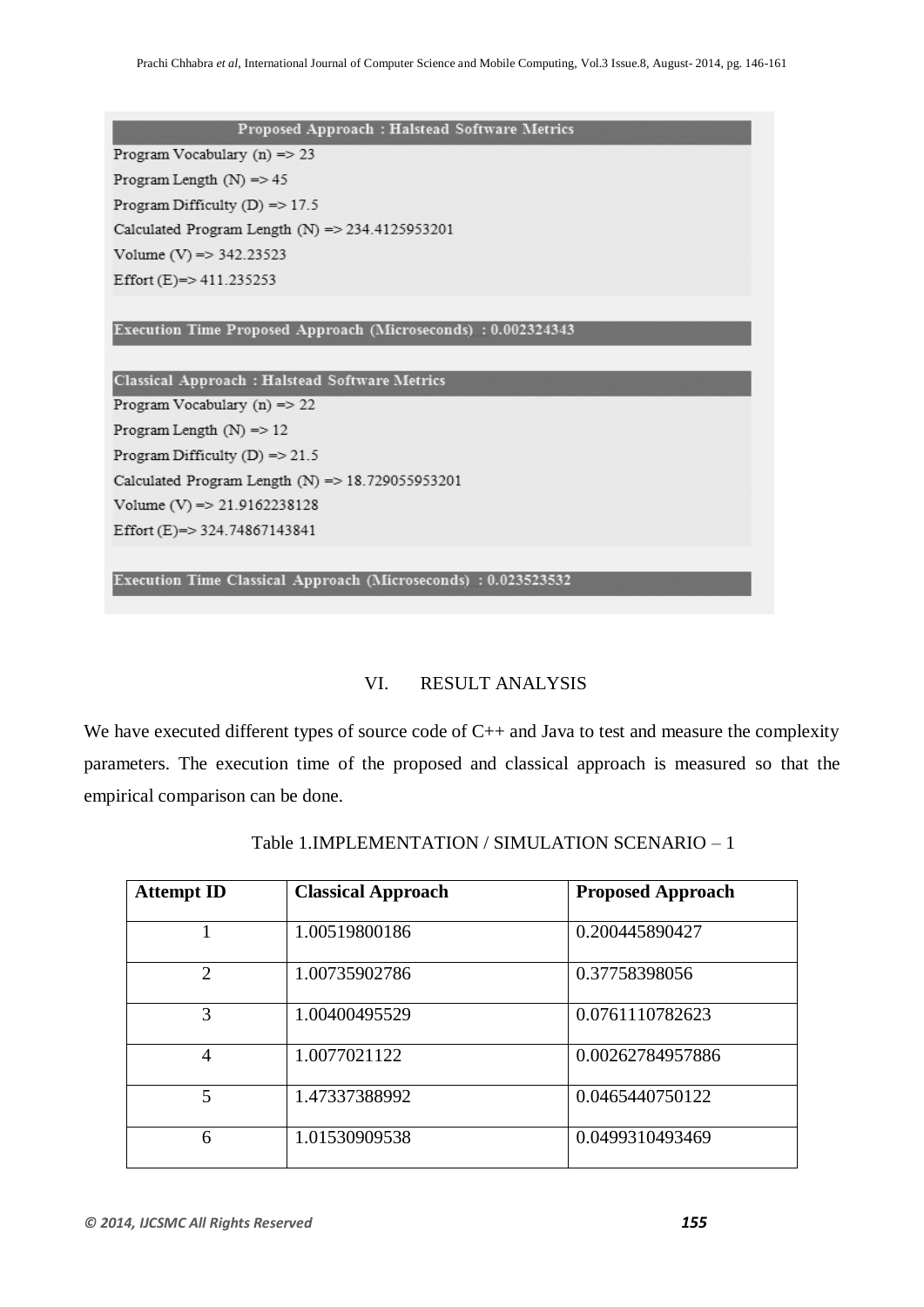| 1.10068583488 | 0.0308630466461 |
|---------------|-----------------|
| 1.01806807518 | 0.0550210475922 |
| 1.08409404755 | 0.0505809783936 |

## A. INTRPRETATION OF THE TABLE

In this simulation scenario, we have taken the set of source code for execution using classical and proposed improved approach. The implementation has been performed to test and analyse the results from the Live Server Based Deployment. The results very clearly show that the proposed algorithmic system or approach is providing effective as well as efficient results as compared to the classical approach.The Live web based implementation that is based on Halstead Metrics analysis has been tested and simulated with PHP Scripts and Graphical Implementation. It is found without any specific qualm that the proposed system approach of optimization is efficient to justify and prove the research work. In the proposed as well as implemented research work, it is apparent that the code metrics optimization time of the proposed algorithmic approach is rapid and acceptable. In the upcoming graphical representation and analysis, we will explain the results so that the proposed approach can be proved better than the classical approach. We have taken the Live Web Server response time and generated the different types of graphs and all graphs are proving that we are getting better results in the proposed approach.



Figure 2 - Execution Time of Classical and Proposed Approach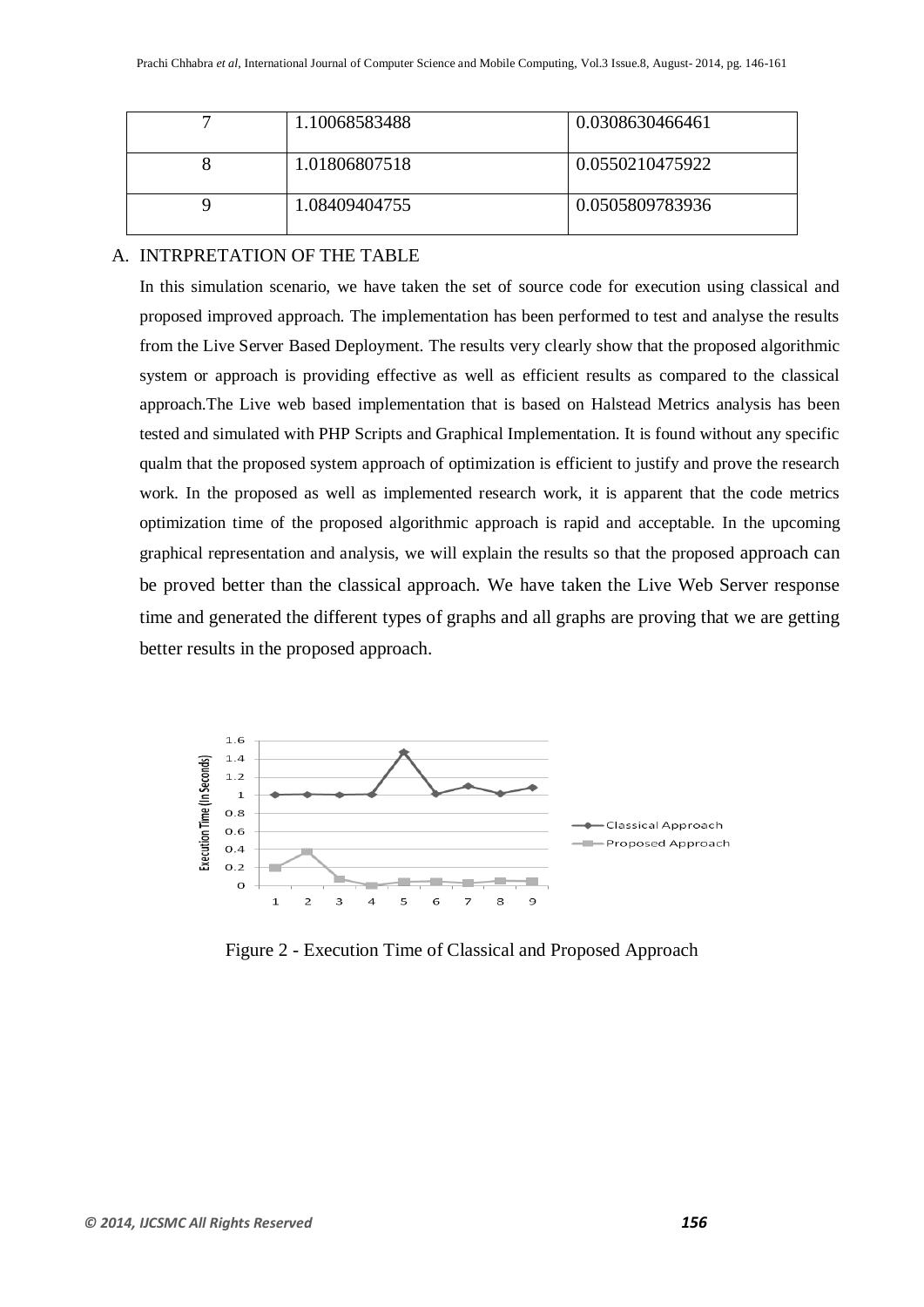#### B. INTERPRETATION OF THE GRAPH

The above drawn graph has been generated from the data fetched from the live simulator and our implementation performed on the data set. It can be seen from the graph that the query execution time in the proposed approach is far lesser than that classical approach.



Figure 3 - Execution Time of Classical and Proposed Approach

# C INTERPRETATION OF THE GRAPH

The graph above mentioned shows that that demarcation line of the classical versus proposed approach is having huge difference. The graphical representation and analysis of the figure demonstrates the fact as well as conclusion that the proposed improved implemented is better as compared to the classical Ha



Figure 4 - Execution Time of Classical and Proposed Approach with Parameter based efficiency measurement

## D. INTERPRETATION OF THE GRAPH

In the above drawn graphical representation, it has been found that the proposed approach as the parameter of performance and made to the 100% efficiency level. Once this value of 100% set to the proposed level, we have analyzed the classical approach. It has been found that if proposed approach is to the point of 100%, then the classical approach is very far from that performance point. It is clear from the graphical representation showing the performance level of both approaches, the proposed approach is still on the upper part of the performance line as compared to the classical approach.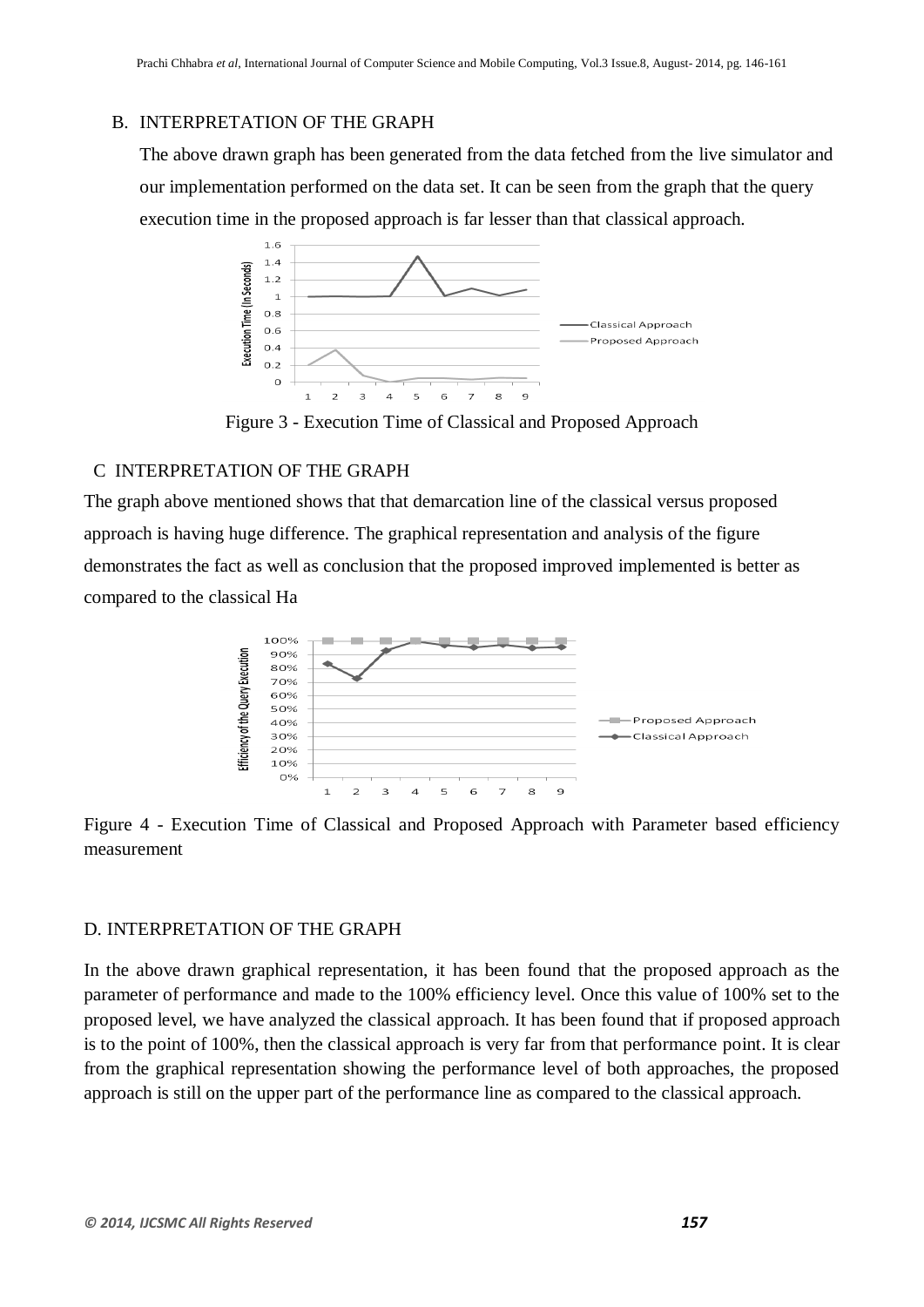

Figure 5 Execution Time Analysis from the Classical and Proposed Approach (Bar Chart Based Comparison)

## VII. CONCLUSION AND FUTURE WORK

For future work, this work plan to extend the study in the following directions: The metaheuristic based implementation can be performed that includes ant colony optimization, honey bee algorithm, simulated annealing and many other others. Such algorithmic approach should provide better results when one move towards metaheuristics. This research work mainly discusses Halstead software complexity metrics for specific programming languages. We can also plan to extend this algorithm for the processing of heterogeneous programming paradigms.

### **REFERENCES**

- [1] B. N. Corwin, R. L. Braddock, "Operational performance metrics in a distributed system", Symposium on Applied Computing, Missouri - USA, 1992, pp. 867-872.
- [2] R.Numbers, "Building Productivity Through Measurement", Software Testing and Quality Engineering Magazine, vol 1, 1999, pp. 42-47
- [3] IFPUG International Function Point Users Group, online, last update: 03/2008, available: http://www.ifpug.org/
- [4] B. Boehm, "Cost Models for Future Software Life Cycle Processes: COCOMO 2.0", U.S.Center for Software Engineering, Amsterdam, 1995, pp. 57-94.
- [5] N. E. Fenton, M. Neil, "Software Metrics: Roadmap", International Conference on Software Engineering, Limerick - Ireland, 2000, pp. 357–370.
- [6] M. K. Daskalantonakis, "A Pratical View of Software Measurement and Implementation Experiences Within Motorola", IEEE Transactions on Software Engineering, vol 18, 1992, pp. 998–1010.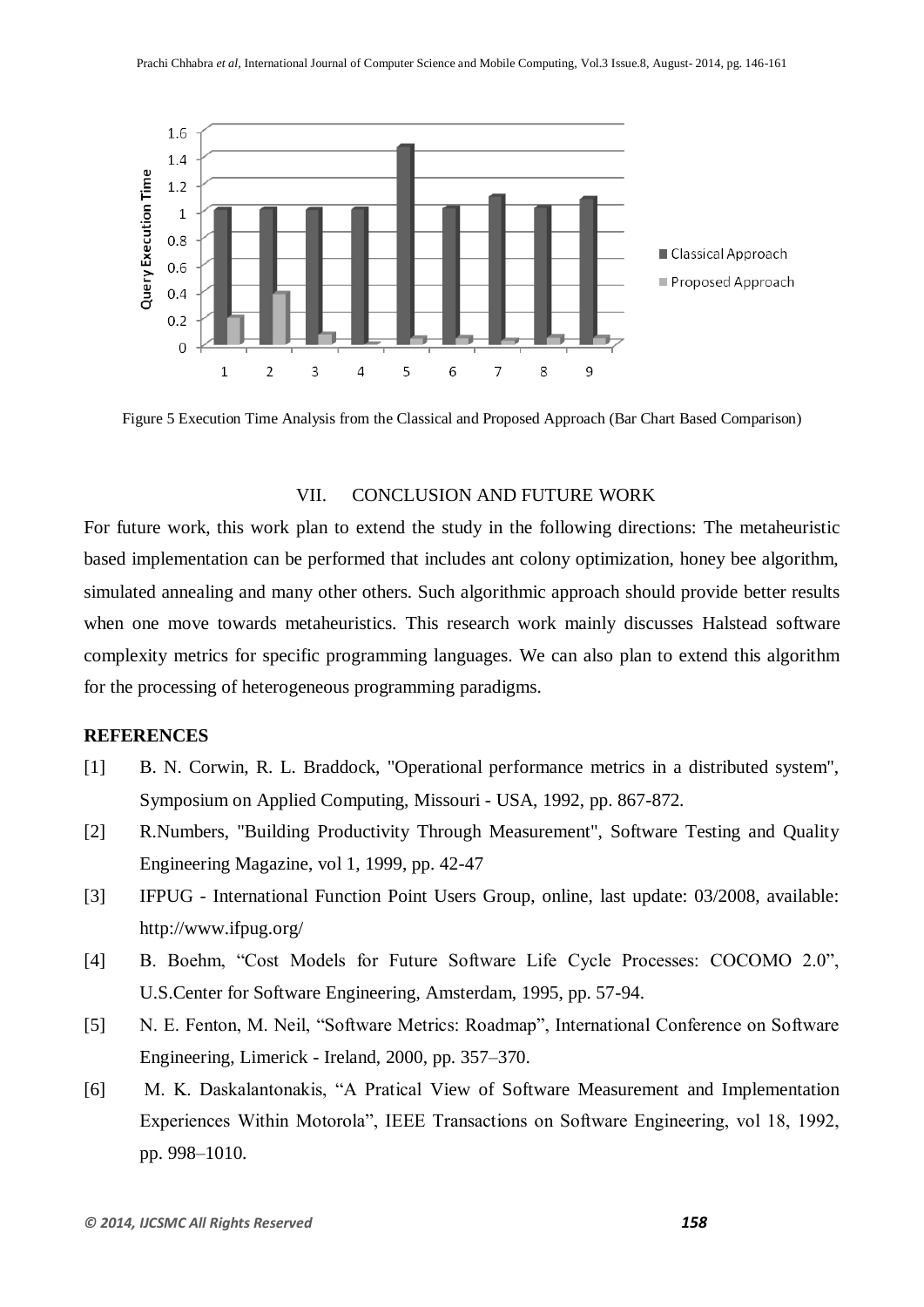- [7] R. S. Pressman, "Software engineering a practitioner's approach", 4th.ed, McGraw-Hill, New York - USA, 1997, pp. 852.
- [8] I. Sommerville, "Engenharia de Software", Addison-Wesley, 6º Edição, São Paulo SP, 2004.
- [9] D. C. Ince, M. J. Sheppard, "System design metrics: a review and perspective", Second IEE/BCS Conference, Liverpool - UK, 1988, pp. 23-27.
- [10] L. C. Briand, S. Morasca, V. R. Basili, "An Operational Process for Goal-Driven Definition of Measures", Software Engineering - IEEE Transactions, vol 28, 2002, pp. 1106-1125.
- [11] Refactorit tool, online, last update: 01/2008, available: http://www.aqris.com/display/ap/RefactorIt
- [12] M. G. Bocco, M. Piattini, C. Calero, "A Survey of Metrics for UML Class Diagrams", Journal of Object Technology 4, 2005,pp. 59-92.

[13] Metrics Eclipse Plugin, online, last update: 07/2005, available: http://sourceforge.net/projects/metrics

- [14] JHawk Eclipse Plugin, online, last update: 03/2007, available: http://www.virtualmachinery.com/jhawkprod.htm
- [15] S. Morasca, L. C. Briand, V. R. Basili, E. J. Weyuker, M. V. Zelkowitz, B. Kitchenham, S. Lawrence Pfleeger, N. Fenton, "Towards a framework for software measurementvalidation", Software Engineering, IEEE Transactions, vol 23, 1995, pp. 187-189.
- [16] H. F. Li, W. K. Cheung, "An Empirical Study of Software Metrics", IEEE Transactions on Software Engineering, vol 13, 1987, pp. 697-708.
- [17] H. Zuse, "History of Software Measurement", online, last update: 09/1995, lavailable: http://irb.cs.tu-berlin.de/~zuse/metrics/History\_00.html
- [18] N. E. Fenton, M. Neil, "Software Metrics: Roadmap", International Conference on Software Engineering, Limerick - Ireland, 2005, pp. 357–370.
- [19] T. J. McCabe, "A Complexity Measure". IEEE Transactions of Software Engineering, vol SE-2, 1976, pp. 308-320.
- [20] D. Kafura, G. Reddy, "The Use of Software Complexity Metrics in Software Maintenance", IEEE Transactions on Software Engineering archive, vol 13 , New Jersey USA, 1987, pp. 335-343.

[21] B. Ramamurty, A. Melton, "A Syntheses of Software Science Measure and The Cyclomatic IEEE Transactions on Software Engineering, vol 14, New Jersey - . USA, 1988, pp. 1116-1121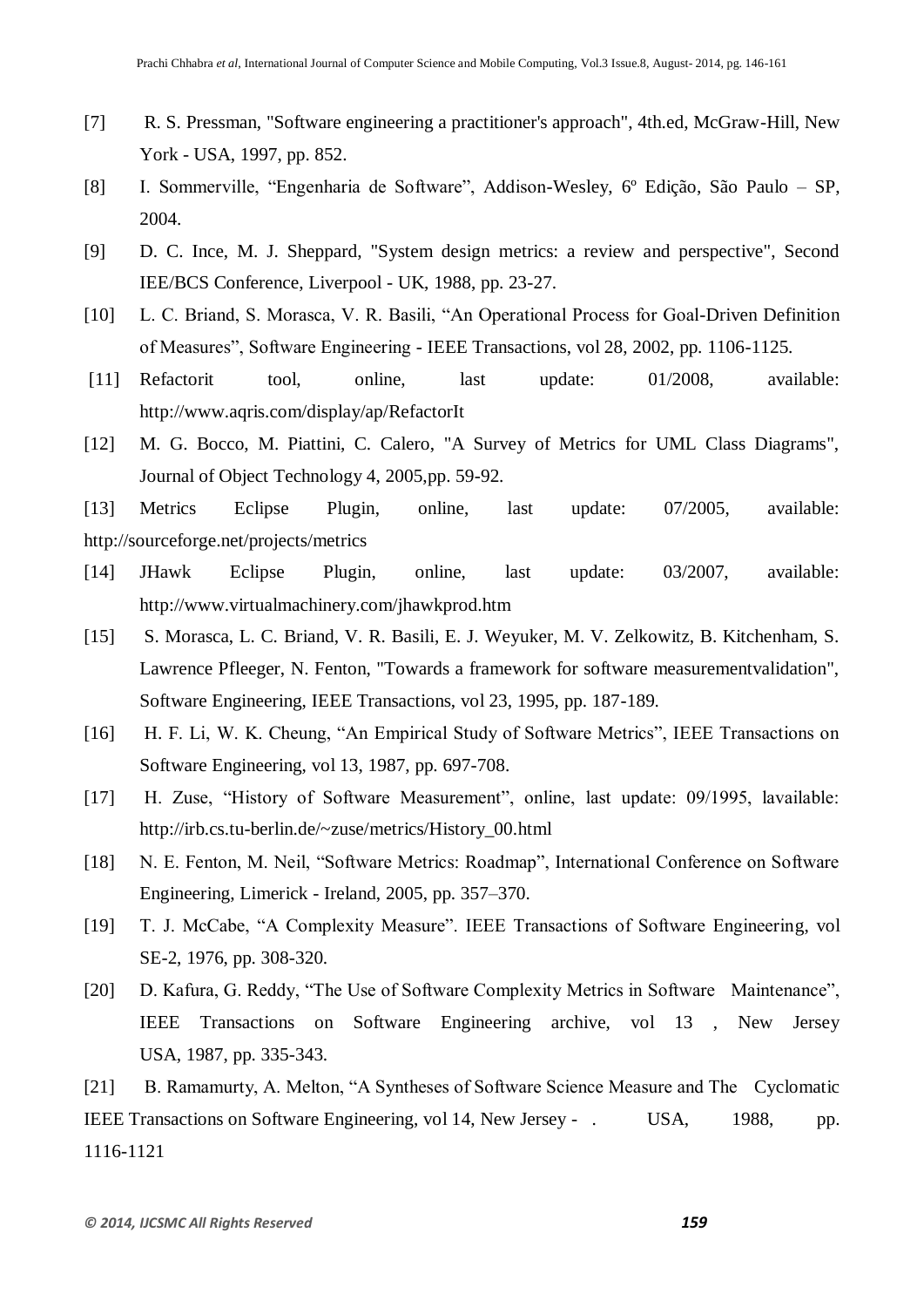- [22] J. K. Navlakha, "A Survey of System Complexity Metrics", The Computer Journal, vol 30, Oxford - UK, 1987, pp. 233-238.
- [23] E. VanDoren, K. Sciences, C. Springs, "Cyclomatic Complexity", online, last update: 01/2007, available: http://www.sei.cmu.edu/str/descriptions/cyclomatic\_body.html
- [24] R. K. Lind, K. Vairavan, "An Experimental Investigation of Software Metrics and Their to Software Development Effort", IEEE Transactions on Software Engineering, New Jersey - USA, 1989, pp. 649-653.
- [25] M. H. Halstead, Elements of Software Science, Operating, and Programming Systems, vol 7,
- New York USA, 1977, page(s): 128.
- [26] B. H. Yin, J. W. Winchester, "The establishment and use of measures to evaluate the quality of software designs", Software quality assurance workshop on Functional and performance, New York - USA, 1978, pp. 45-52.
- [27] R. R. Willis, "DAS an automated system to support design analysis", 3rd international Software engineering, Georgia - USA, 1978, pp. 109-115.
- [28] C. L. McClure, "A Model for Program Complexity Analysis", 3rd International Software Engineering, New Jersey - USA, 1978, pp. 149-157.
- [29] S. Henry, D. Kafura, "Software Structure Metrics Based on Information Flow", Software Engineering, IEEE Transactions, 1981, pp. 510-518.
- [28] S. R. Chidamber, C. F. Kemerer, "A Metrics Suite for Object Oriented Design", IEEE Transactions on Software Engineering, vol 20, Piscataway - USA, 1994, pp. 476-493.
- [29] M. Alshayeb, M. Li, "An Empirical Validation of Object-Oriented Metrics in Two Different Iterative Software Processes", IEEE Transactions on Software Engineering archive, vol 29, 2003, pp. 1043–1049.
- [30] R. Subramanya, M. S. Krishnan, "Empirical Analysis of CK Metrics for Object-Oriented Design Complexity: Implication for Software Defects", IEEE Transactions on Software Engineering, vol 29, 2003, pp. 297-310.
- [31] L. C. Briand, S. Morasca, V. R. Basili, "Property-based software engineering measurement", Software Engineering, IEEE Transactions, vol 22, 1996, pp. 68 - 86.
- [32] S. R. Chidamber, D. P. Darcy, C. F. Kemerer, "Managerial use of metrics for object-oriented software: anexploratory analysis", Software Engineering, IEEE Transactions, vol 24, 1998, pp. :629–639.
- [33] N. Woodfield, "Enhanced effort estimation by extending basic programming models to include modularity factors", West-Lafayette, USA, 1980.